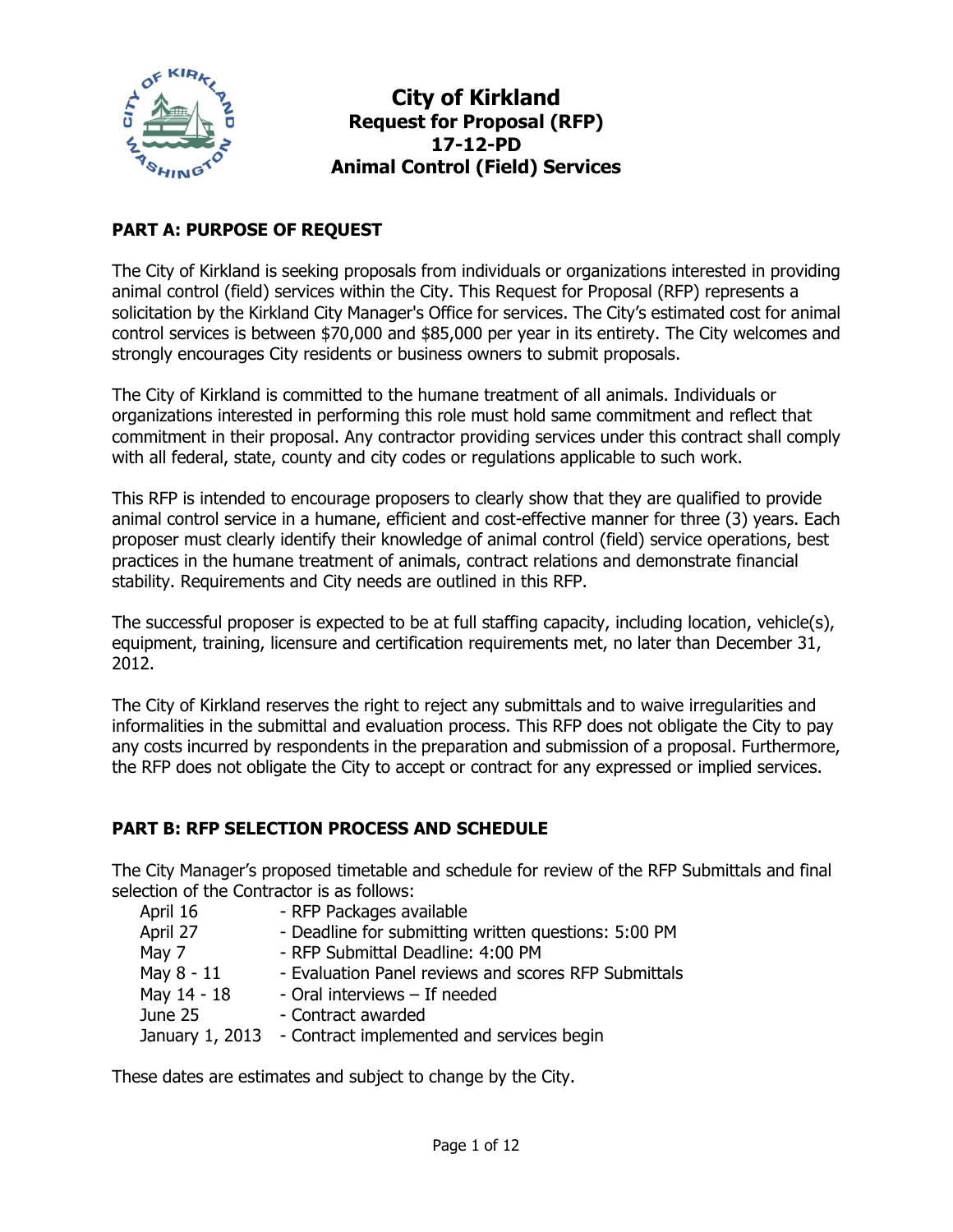#### **PART C: SUBMITTAL INTSTRUCTIONS**

Proposals must be received no later than **4:00 PM on Friday, May 7, 2012**.

Paper proposals may be mailed or delivered to Kirkland City Hall at the address shown below. As an alternative, proposals may be sent as email attachments.

Paper proposals must be mailed or delivered to:

The City of Kirkland Attn: Barry Scott - Animal Control Services 123 Fifth Avenue Kirkland, WA. 98033

Emailed proposals should include "17-12-PD, Animal Control Services RFP" in the subject line and be addressed to: [purchasing@kirklandwa.gov](mailto:purchasing@kirklandwa.gov) and be received before the due date and time. (Emailed proposals must be in MS Word or PDF format and cannot exceed 10MB).

Incomplete proposals and proposals that arrive after the due date and time will not be accepted.

The City of Kirkland accepts no liability for misdirected or lost documents. The City of Kirkland reserves the right to reject any or all submittals and to waive any irregularities and/or informalities. Submittals will not be returned.

A respondent may withdraw a submittal at any time prior to the final submission date by sending written notification of its withdrawal, signed by an agent authorized to represent the agency. The respondent may thereafter submit a new submittal prior to the final closing date given above.

#### **Questions:**

Questions regarding the RFP process should be addressed to Barry Scott, Purchasing Agent, at [bscott@kirklandwa.gov](mailto:bscott@kirklandwa.gov) or by phone to 425-587-3123.

Questions regarding the scope of work or evaluation process should be submitted in writing or by e-mail to the Lieutenant Seibert in the Kirkland Police Department at [NSeibert@kirklandwa.gov](mailto:NSeibert@kirklandwa.gov) by 5:00 PM on April 27. Please allow at least one business day for responses. Questions submitted after April 27 will not be answered.

**Contract:** The contract shall consist of the following documents: The Request for Proposal (RFP), the accepted proposal, a General Services Contract (sample attached) and any agreed upon written changes to any of the foregoing documents. The contract documents are complementary and what is called for in any one document shall be binding as if called for by all.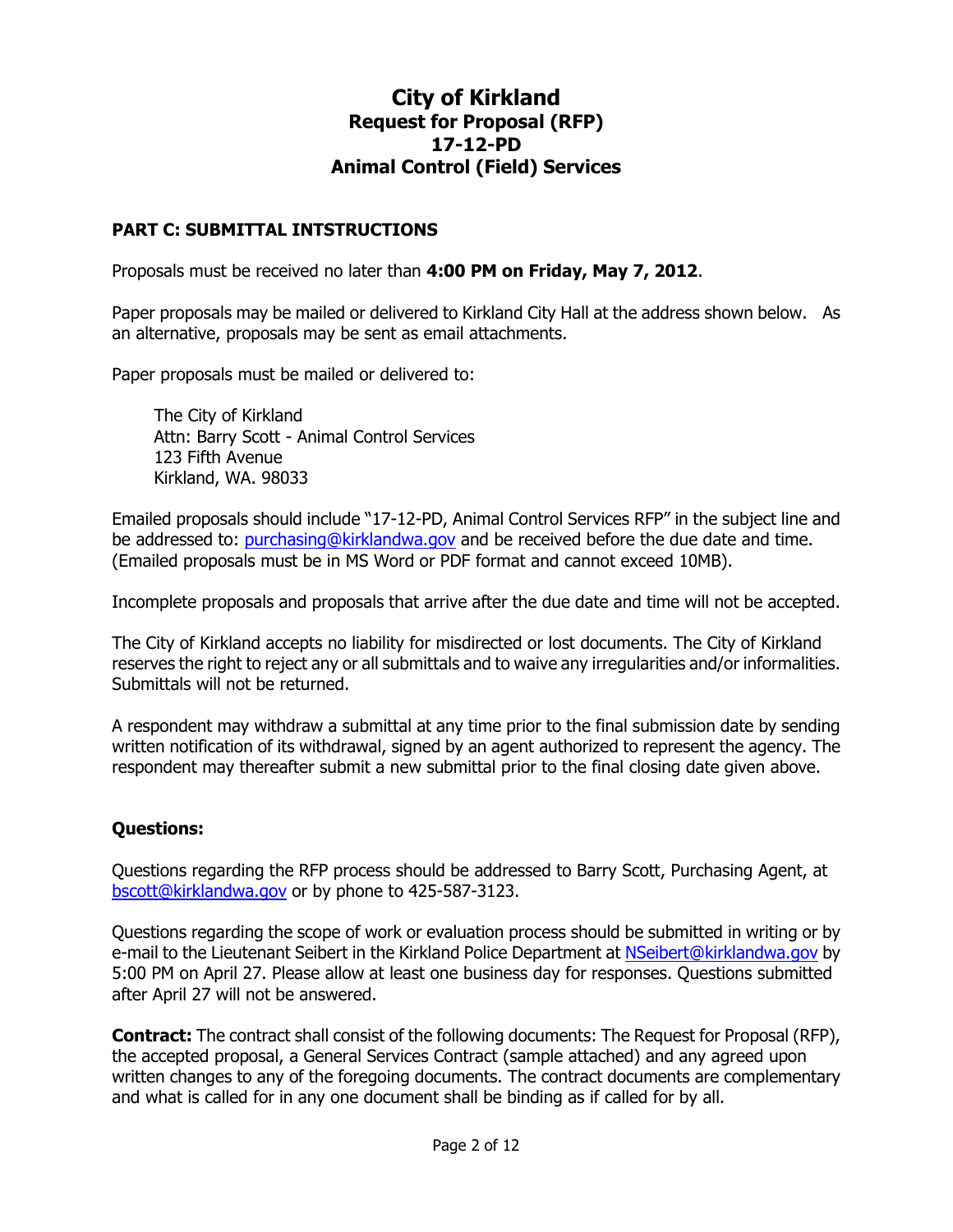#### **PART D: SCOPE OF SERVICES**

#### **General Information**

The intent of this document is for the City of Kirkland to obtain proposals from qualified individuals, firms or entities to provide animal control services such as administering regulations, enforcement and penalties pursuant to the following statutes and local code:

| <b>RCW 9.08</b>                | Crimes Relating to Animals           |                                | KMC 8.04.010 Regulations and enforcement          |  |
|--------------------------------|--------------------------------------|--------------------------------|---------------------------------------------------|--|
| <b>RCW 16.08</b>               | <b>Dogs</b>                          |                                | KMC 8.04.020 Additional definitions               |  |
| <b>RCW 16.54</b>               | <b>Abandoned Animals</b>             |                                | KMC 8.04.030 Running at large prohibited          |  |
| <b>RCW 16.70</b>               | Control of pet animals infected with | KMC 8.04.050                   | Enforcement                                       |  |
| Disease Communicable to Humans |                                      |                                | KMC 8.04.055 Rabies control                       |  |
| <b>RCW 16.04</b>               | <b>Trespass of Animals</b>           |                                | KMC 8.04.060 Exotic animal regulation             |  |
| <b>RCW 16.52</b>               | Prevention of Cruelty to Animals     |                                | KMC 8.04.070 Regulation of guard dogs             |  |
| <b>RCW 16.68</b>               | Disposal of Dead Animals             |                                | KMC 8.04.075 Portions of Chapter 16.52 RCW        |  |
|                                |                                      | adopted by reference           |                                                   |  |
|                                |                                      |                                | KMC 11.80.060 Animals at large prohibited (parks) |  |
|                                |                                      | *KMC Title 8 subject to change |                                                   |  |

The City of Kirkland is presently contracting with King County Regional Animal Services for animal control in accordance with state and local law. The following statistics, based on historical records compiled by King County Regional Animal Services, show the annual number of animals handled and services requested received over a two-year period:

| <b>Field Services Requests</b>                  | 2010 | 2011              |
|-------------------------------------------------|------|-------------------|
| <b>Total Field Services Request Calls</b>       | 257  | <b>210</b> (*est) |
| <b>Total Stray Animals From Field</b>           | 20   | 45                |
| Total Animals Surrendered by Owner in the Field |      |                   |
| Total Animals Confiscated in the Field          |      | 6                 |
| <b>Total Animals from Field Euthanized</b>      |      |                   |
| Total DOA Animals collected in the Field        |      |                   |
| Total Priority 1 Immediate Emergency Dispatch   |      |                   |
| Total Priority 2 Emergency Dispatch             | 24   | 10                |
| Total Priority 3 Urgent Calls/Dispatch          | 37   | 38                |
| Total Priority 4-5 Non-Emergency Calls/Dispatch | 61   | 90                |
| Total Priority 6 Information Only Calls         | 34   | 6                 |

\* 2011 total calls are "estimated" because a reconciliation of the total is not yet available from King County. King County will provide reconciliation data for 2011 to the City by June 30, 2012.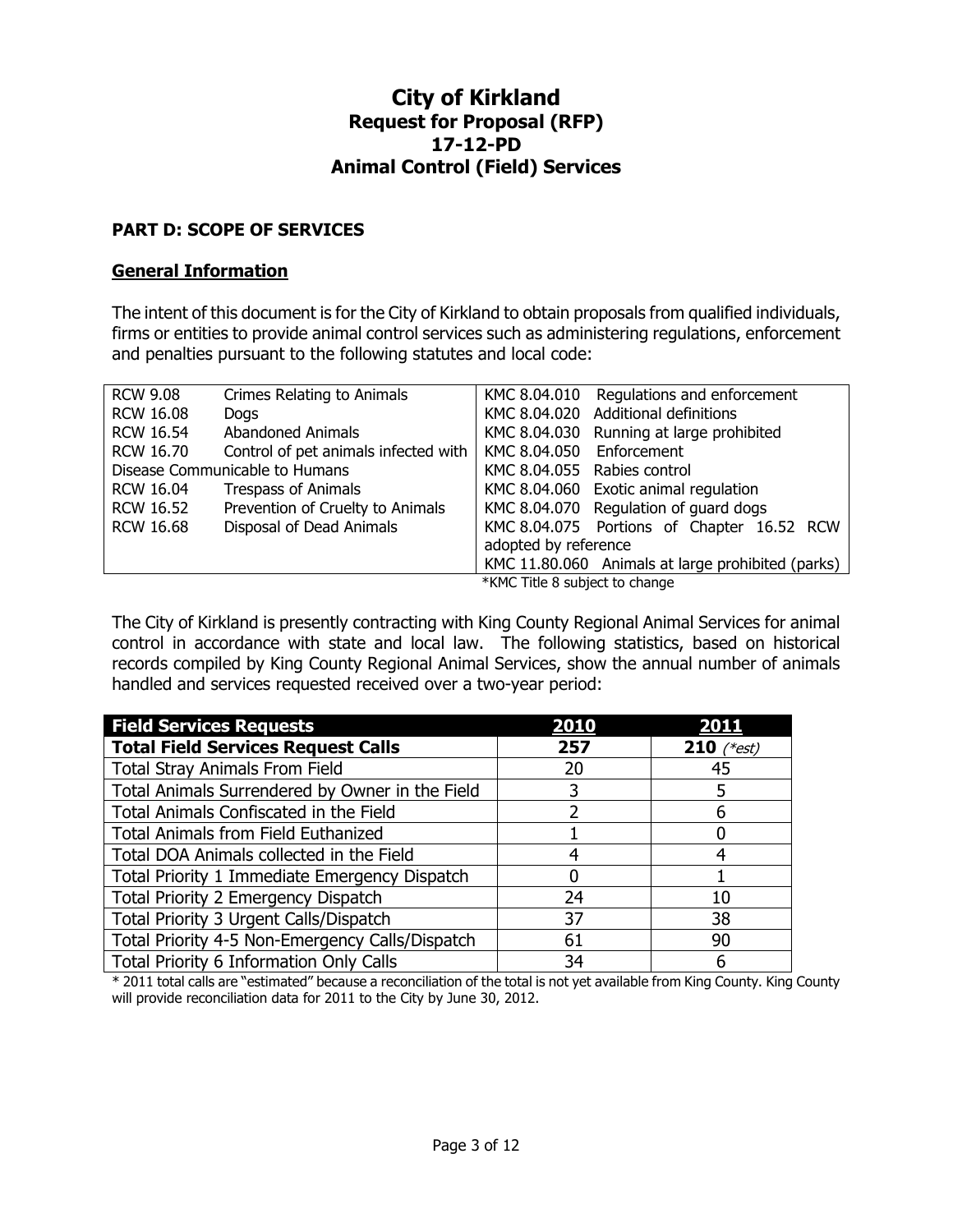#### **Scope Detail**

It is intended that the Contractor shall provide Animal Control Services within the City.

Animal Control (field) Services:

- 1. Management and Operation of Public Call-In System: The Contractor shall manage and operate an Animal Control phone number, established by the City that is accessible to its residents seven days per week, 24 hours per day (excluding holidays) for a minimum of eight hours per day (normal business hours). The City may adjust the days of the week the call-in number operates to match the final choice of control service contractor.
- 2. Animal Control Officer Response and Prioritized Dispatch: The Contractor shall prioritize the animal control officer response to field service calls and dispatch in response to calls, as well as the handling of calls while in the field by an animal control officer, including responding with appropriate law enforcement personnel to vicious animal complaints, and other requests by the Kirkland Police Department and Kirkland Code Enforcement for animal control assistance.
- 3. Conduct Enforcement and Field Operations: The Contractor shall be fully responsible for taking animals into custody, transportation of animals to the City's contracted shelter facility (or utilize other such shelters as necessary), administration and enforcement of animal control regulations, investigation of animal control complaints, as well as imposing penalties in accordance with the Kirkland Municipal Code and state law. Full services are required in the City of Kirkland including enforcing the leash-law animal provisions in parks.
	- A. Enforcement Hours: The Contractor shall provide for a minimum/maximum range of field operation services each week to include, patrol, enforcement, investigation of complaints and impoundment of animals, including Kirkland Police Department-approved after-hours call-outs. The City recognizes that the amount of field operation hours may vary and, therefore, requires that the Contractors animal control officers provide a minimum of 40 hours of field operation services per week and be capable and responsive to levels of activity, including Kirkland Police Department approved call-outs, that may require up to 80 hours per week, as need dictates. Within this inclusive range, the Contractor shall be responsible for all such services.
	- B. Emergency Response: The Contractor for animal control enforcement shall be available twenty-four (24) hours a day, seven (7) days a week, on an emergency-response basis. Emergency response shall be for:
		- i. Vicious animals, animals running at large, or animals that may reasonably constitute a hazard to persons or other animals or threaten public safety.
		- ii. Injured or very sick animals.
		- iii. Animals in distress, such as those caught in traps.
		- iv. Hardship cases or law enforcement (Kirkland Police Department) assistance matters.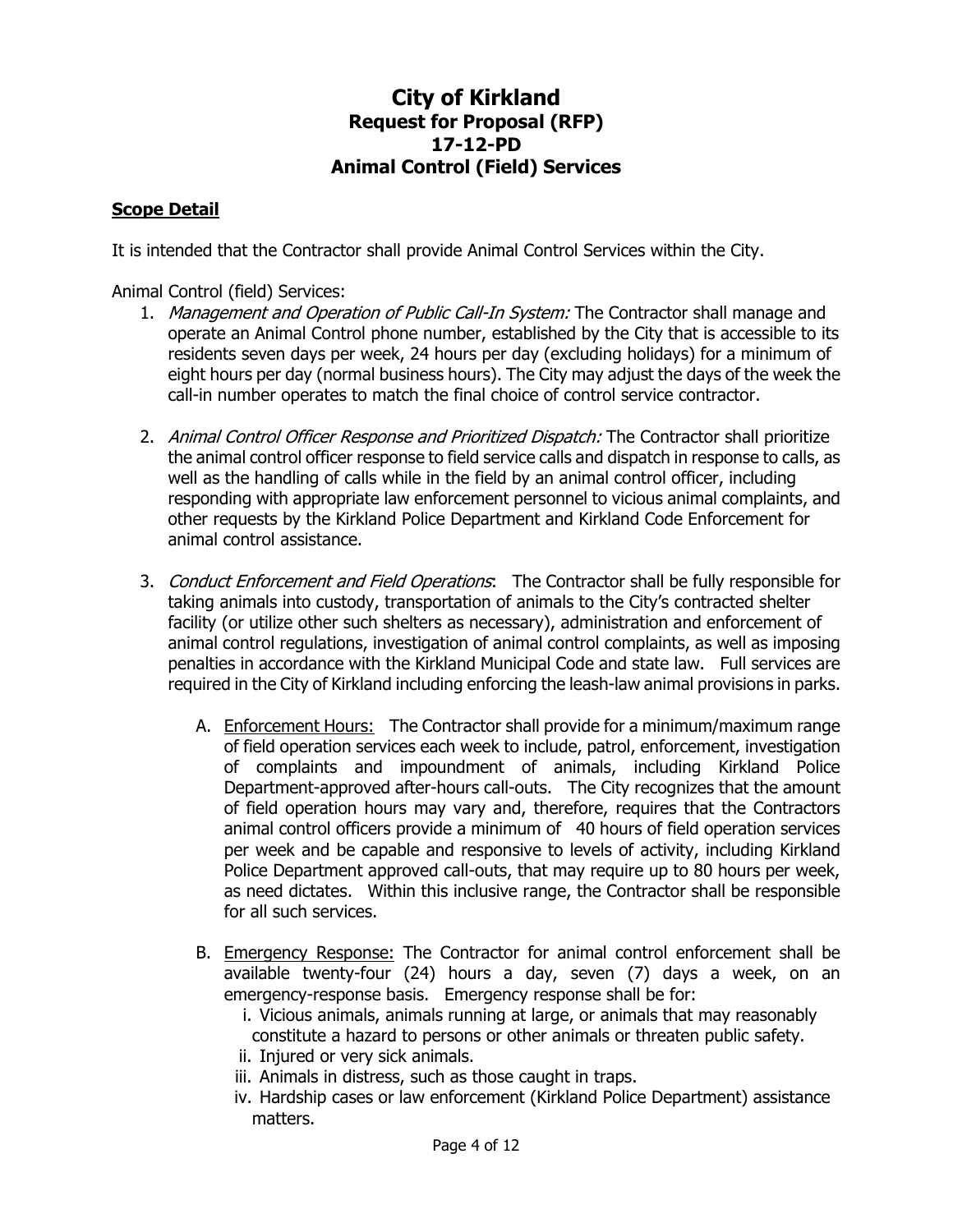Note: The Kirkland Police Department shift sergeant must authorize any after-hour call-outs of Contractor's staff if the contractor wishes to receive additional compensation.

- C. Complaints and Referrals: The Contractor shall investigate and follow up on all animal control complaints referred to it by the public, appropriate officers, health services or other entities where the complaints constitute violations of the Kirkland Municipal Code, Title 8 or Title 11.
- D. Distressed Animals: Animals in distress, including hardship cases, such as owner arrest or house fires, must be taken to the animal shelter. Vicious animals at large must be impounded.
- E. Hazard Removal: Dead animals whose owners are unknown and which constitute a traffic hazard on City roadways must be removed. In other instances where violations of the Kirkland Municipal Code or state law are observed, the animal shall be impounded.
- F. Disposal of Dead Animals: The Contractor shall pick up and dispose of small or large dead animals from City streets within 24 hours of notification.
- G. Animal Transport Equipment: The Contractor shall maintain such vehicles and related equipment as are required for its operation and shall bear full responsibility for fuel and maintenance of the same.
- H. Defining Costs: The proposal shall present the cost per hour for field operation and enforcement services for a minimum of forty (40) hours, up to eighty (80) hours per week that are required by this RFP and the cost of authorized emergency call-out.
- I. Court Appearances: The Contractor's personnel may, on occasion, be required to appear in court in support of enforcement actions. The Contractor shall provide all necessary investigation, enforcement, testimony, follow-up and administrative hearings as may be required to fulfill the City's legal responsibility regarding animals, violations of law and animal control issues. The Contractor shall not receive additional compensation for these appearances. Such appearances would be within the regular duty hours.
- J. Quarantine Services: The Contractor shall, upon request by the City, provide quarantine services as required by state law and Public Health – Seattle & King County. In addition, any other service necessary to determine if rabies are present.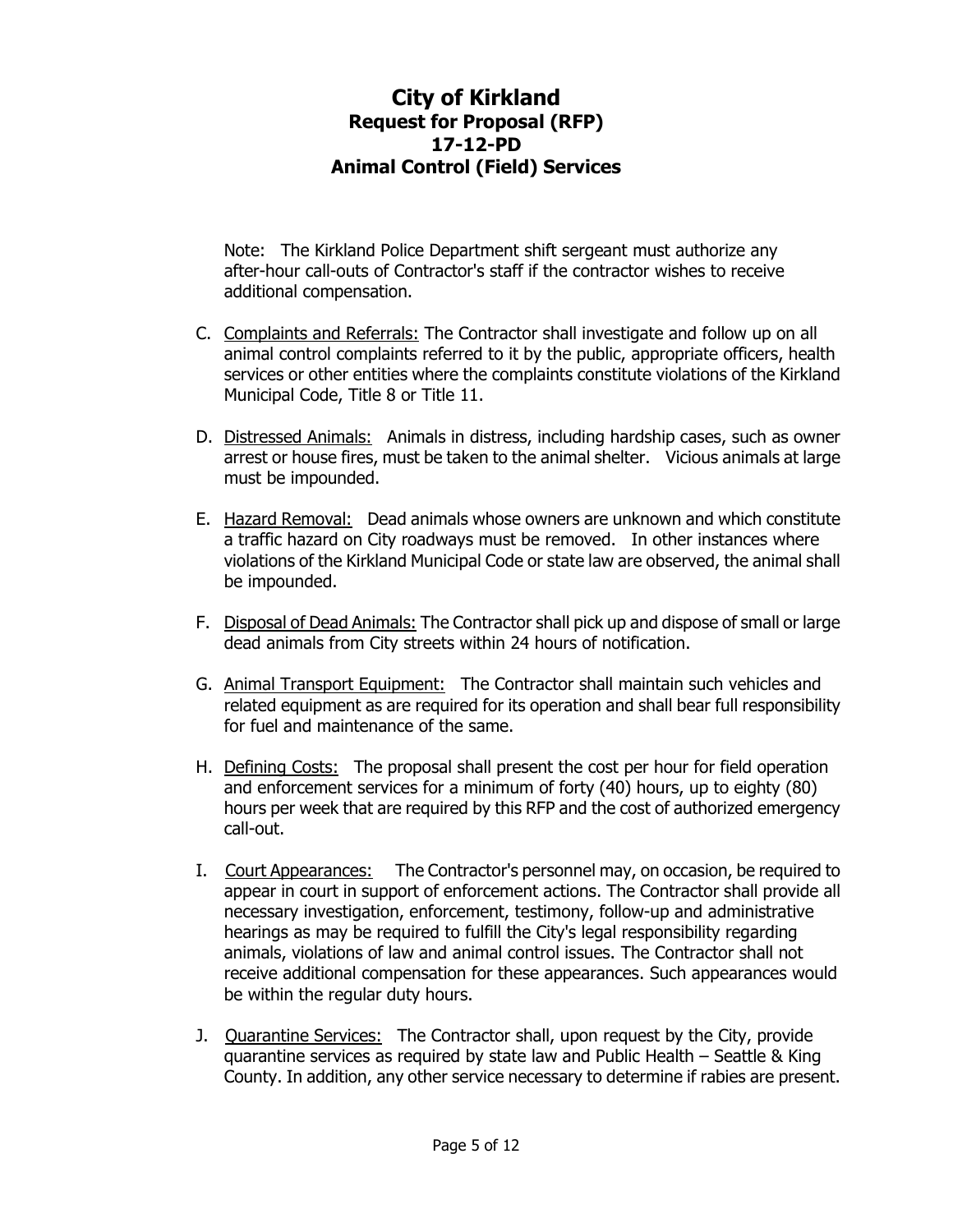4. Animal Licensing: The City is responsible for animal (dog & cat) license sales and license renewals. The Contractor shall assist in the sales of animal licenses in the field necessary for the City to fulfill its legal licensing responsibility under state law or Kirkland Municipal Code.

> A. License Issuance: The Contractor shall issue animal licenses as required by the Kirkland Municipal Code, shall collect the required fees, and shall maintain the appropriate records.

> B. Stray Animal Licenses: Stray animals picked up in the City and sold or adopted to private individuals residing in the City shall not be released to their new owners until a valid City license is obtained.

> C. Purchase Point: The Contractor shall have the capability whereby people can purchase required licenses for their animals in the field.

- D. Defining Costs: The City shall determine pet license fees by ordinance.
- 5. Promote Responsible Pet Stewardship: The Contractor shall promote responsible animal stewardship as a representing agent of the City.
- 6. Legislation: The Contractor shall provide continuing assistance and advice to the City on the updating and revision of its animal control provisions in the Kirkland Municipal Code.
- 7. Temporary Acceptance and Care of Animals: Humane care and treatment shall be given to all animals held in temporary custody. Adequate housing, care and nourishment shall be provided and the temporary facility shall not be overpopulated.
- 8. Certification: The temporary hold facility shall comply with all licensing, certification, or accreditation as required by the laws and regulations of facilities and programs.
- 9. Other:
	- A. From time to time, special assistance may be required to respond to unique circumstances and/or animal care needs. Normally, such special assistance or care shall be the responsibility of the Contractor. Excessive cases may be addressed to the Police Department for special consideration.
	- B. The Contractor shall represent the City as its primary animal control service provider within the City. The Contractor shall not be expected to operate beyond the scope of the contract in the City's interest unless specifically requested to do so by an appropriate representative of the City. The City will not agree to any expense beyond the terms of the contract without pre-authorization by an official of the City empowered to so bind the City.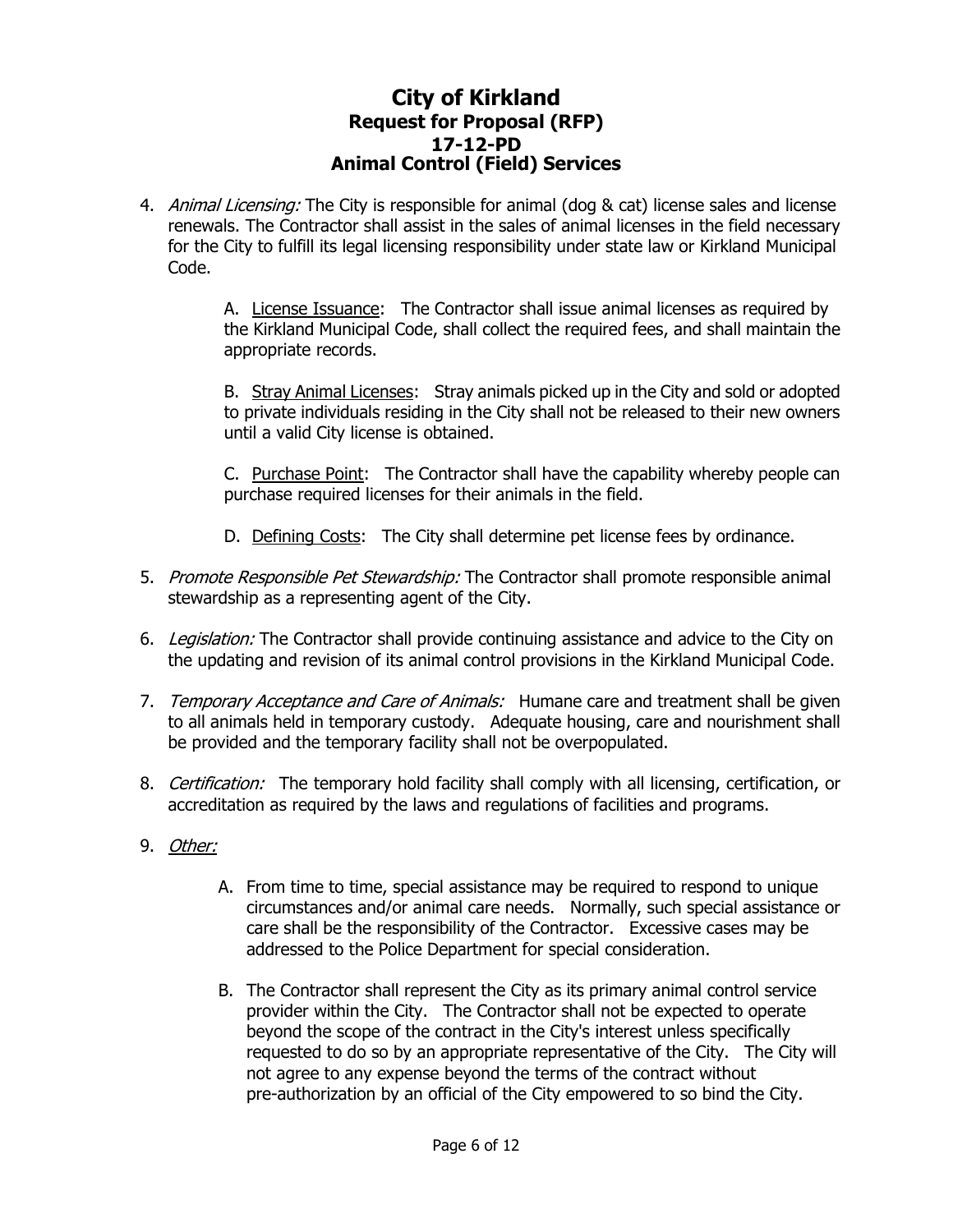- 10. Activities Not Covered: The Contractor shall not generally be responsible under the terms of this RFP for the following items:
	- A. Responding to complaints or incidents involving wild animals, except where it is in the interest of public safety that the Contractor respond or the public safety is impaired by the presence of a wild animal, dead or alive, on a public roadway or within the right-of-way.
	- B. Responding to non-emergent calls or complaints that have not been reviewed and approved for after-hours call-outs by the Kirkland Police Department.

## **PART E: CONTRACTOR QUALIFICATIONS, KNOWLEDGE, SKILLS AND ABILITIES**

Provide a statement of qualifications and relevant experience of individual(s) who will be involved in this contract, demonstrating a successful history of providing like or significant services to the City or other similar entity sufficient to support the conclusion that the proposer has the ability and the operational capacity to provide the services required in this RFP. In order to be considered for employment, the Contractor:

Must successfully complete a background investigation, which will include any or all of the following. A polygraph exam or computerized voice stress analyzer exam, psychological evaluation, and evaluation of physical capability.

Must be 21 years of age or older and possess a high school diploma or equivalent.

Must have a valid Washington State Driver's License.

Must not possess any physical or visual impairment that would prevent the employee from performing their job function.

Demonstrate to the City's satisfaction that the proposer has the financial strength and stability to assume the responsibilities required under this RFP and to successfully fulfill the contract.

Demonstrate to the City's satisfaction that the proposer has the staffing capacity, vehicle(s), equipment, training, licensure and certification requirements necessary to assume the responsibilities required under this RFP and to successfully fulfill the contract.

Demonstrate to the City's satisfaction that the proposer is committed to the humane treatment of animals.

Demonstrate to the City's satisfaction that the proposer has the ability to work with the public in sensitive situations.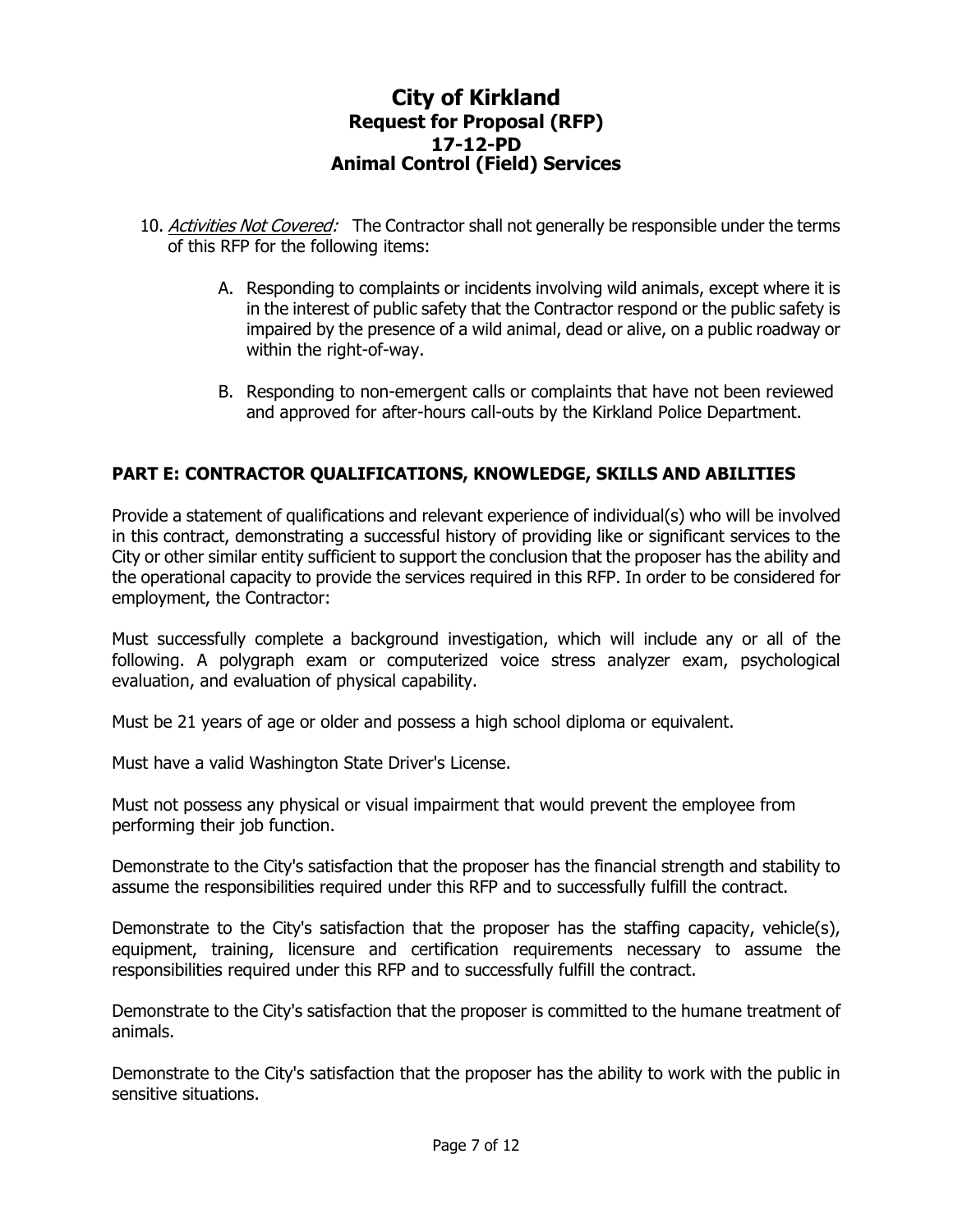Demonstrate to the City's satisfaction that the proposer has the ability to provide on-call emergency services as required.

### **PART F: REQUIREMENTS**

Please note the following general requirements are mandatory to all proposals. Proposals submitted after the deadline date or lacking one or more of the following requirements will not be accepted.

Please include your name; business name; address; email address; phone number. All proposals sent electronically must be in a PDF or Word document.

All proposals must include the legal name of organization, firm, individual of those submitting the RFP. Include the address of principle place of business; phone numbers; primary person to contact and be signed by an official who is legally authorized to bind the organization.

All proposals must include a detailed description of the proposer's qualifications and relevant experience of individuals(s) who will be involved in this contract.

- A. Company overview
- B. Agency contract for services
- C. Sample monthly field activity reports
- D. Narrative outlining the agency's animal control field process/approach. Illustrate successful history of providing like or significant services to the City or other similar entity sufficient to support the conclusions that the proposer has the ability and the operational capacity to provide the services required in the RFP.

Provide all references and materials required by the RFP instructions.

#### **PART G: ADMINISTRATION**

The Kirkland Police Chief or his designee, City Attorney and City Manager shall have administrative authority to establish policies and procedures pertaining to:

- a. Training of animal control officers regarding proper conduct and enforcement actions.
- b. Setting guidelines regarding legal enforcement issues and standards for the limited commission of Contractor enforcement personnel.
- c. How and when citations will be issued and notifications of same shall be made.

The Chief of Police shall administer all other aspects of this Agreement.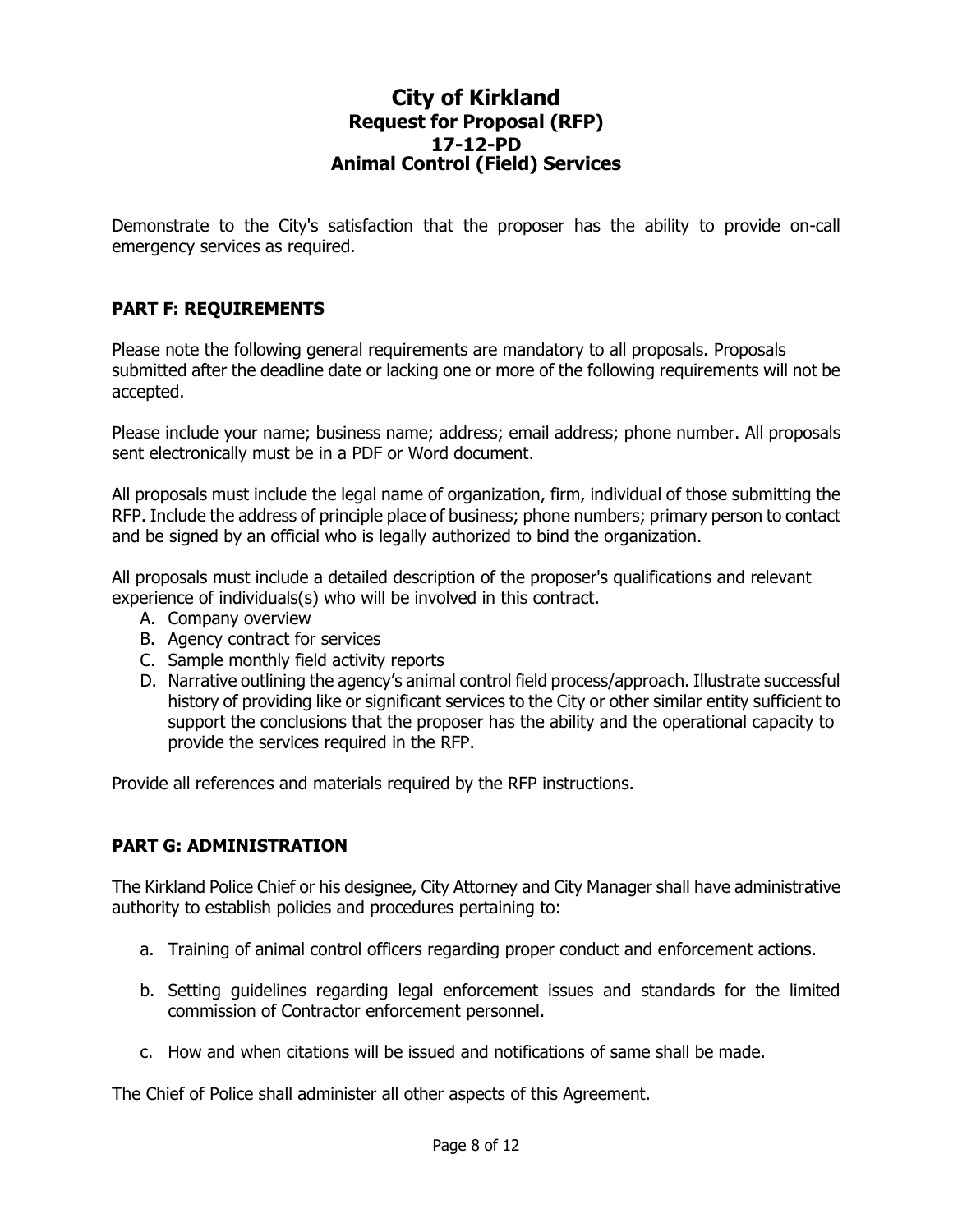Animal Control Officers:

1. Authority: The Contractor shall act as an agency for enforcement of animal control and related ordinances and statutes.

2. *Qualifications and Training:* The Contractor assumes full responsibility for the selection, qualification and training of its animal control officers.

3. Patrol Strength: The Contractor shall provide at least a minimum of forty (40) hours and up to eighty (80) hours weekly of field service time to carry out its obligations under the contract and shall ensure that at least one officer and vehicle are available. The hours and days of coverage will be adjusted according to season and complaint load for a schedule approved by the City.

The proposer guarantees that it will manage its affairs so that any agency contracting with it for services bears that agency's pro-rata share of costs incurred.

Non-discrimination in Employment and Client Services: The Contractor agrees to abide by all Federal, State and/or City ordinances prohibiting discrimination with regard to employment and client services. If the Contractor subcontracts, said subcontract shall include appropriate safeguards against discrimination in client services and employment binding upon each Contractor or subcontractor. The Contractor shall take such action as may be required to insure full compliance with this clause, including sanctions for noncompliance.

Requirements, Standards and Permits: Proposals shall meet all pertinent Federal, State and local requirements and standards. Proposers shall acquaint themselves with all relevant statutes and Kirkland Municipal Code provisions and shall be responsible for obtaining all necessary approvals and permits. Contractor shall be given a reasonable period of time to bring operations into compliance with all laws and standards.

Reports and Record Keeping:

- 1. General Records: The Contractor shall maintain a complete system of records that shall show the kinds and number of animals in its custody obtained from within the City, the locations where such animals were found, the reasons for collection, and final disposition.
- 2. Financial and Activity Report: At the close of each month and as a prerequisite for receiving payment for services rendered during the month, the Contractor shall submit financial and activity reports to the Kirkland Police Department to the City's specifications.
- 3. Audit, Records and Reports: The Contractor shall keep comprehensive records and submit monthly reports to the City. All income and expenditures shall be recorded in accordance with generally accepted accounting principles. The financial records shall be subject to audit by any governmental agency with jurisdiction at a time and place mutually convenient to the parties.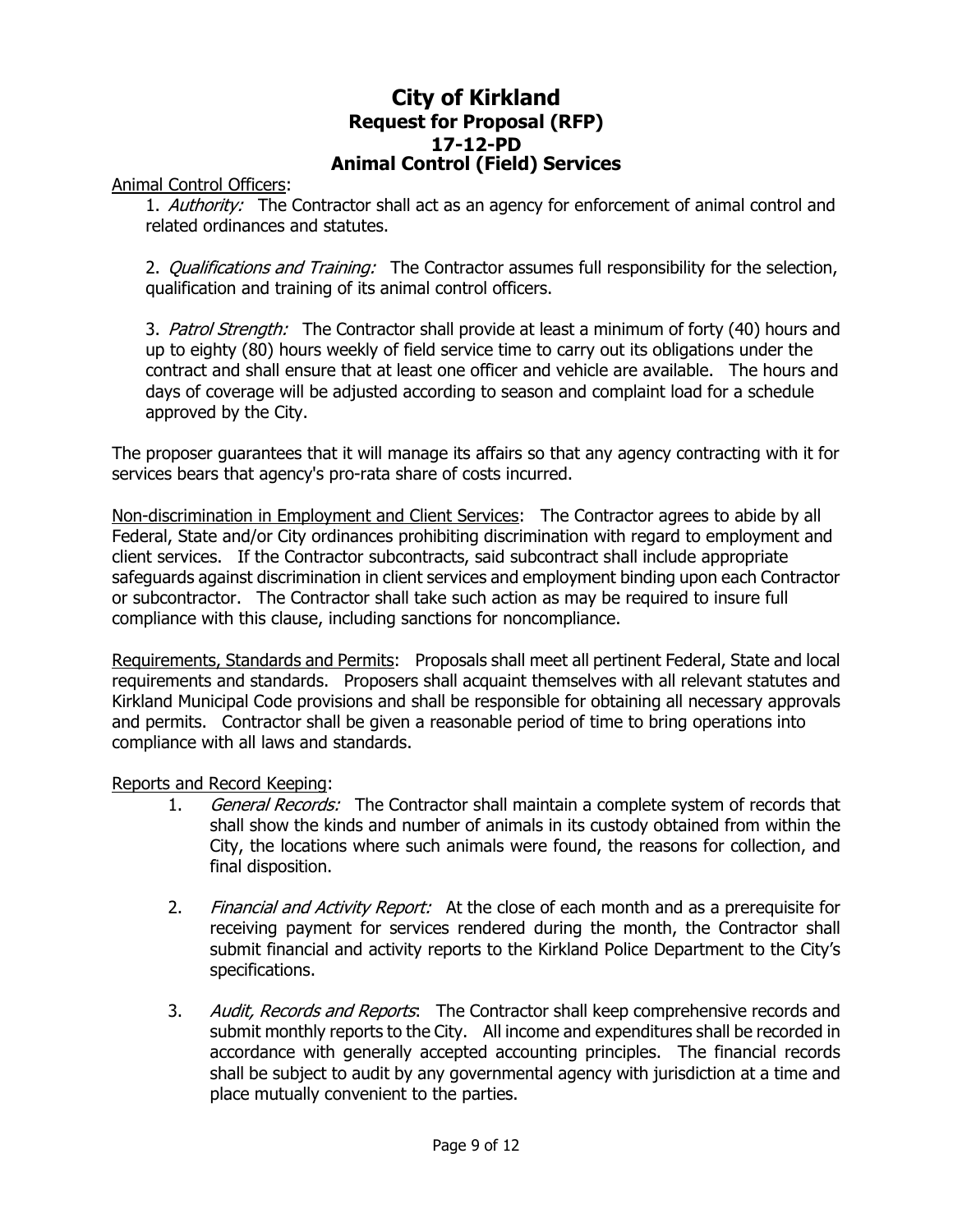- 4. Audits: The City reserves the right to perform periodic audits of financial and activity records of the Contractor. The Contractor acknowledges that audits may be conducted by the City, State or applicable Contractor.
- 5. Licenses: The Contractor shall keep a comprehensive set of records on all animal licenses issued by it. At the close of each month, the Contractor shall submit a report to Kirkland Finance Department of licenses issued. The report shall include a copy of the receipt for each license showing the name and address of the owner and the description of the animal licensed. Similar information shall be submitted for all animals impounded.

#### Fees:

- 1. The City Fee Schedule, adopted annually by the City Council, authorizes and sets forth animal control license and impound fee rates.
- 2. The Contractor shall not receive additional compensation for after-hours call-outs unless authorized by Kirkland Police Department's sergeant. The fee for after-hours call-out shall be specified as part of the proposal.

#### **PART H: BUDGET AND LENGTH OF CONTRACT**

The City's estimated cost for animal control (field) services is between \$70,000 and \$85,000 per year in its entirety. Payment amounts and schedules will be based on the proposal and, if selected, subsequent negotiations.

The length of the contract for animal control services will be for a period of three (3) years with an additional one (1) year extension upon mutual agreement of both parties.

- a. The successful proposal under this RFP shall constitute the contract base amount. Each successive contract year shall be subject to a maximum increase adjustment up to 2.5% or based on the Consumer Price Index (CPI), whichever is less.
- b. The Contractor shall be responsible for assisting with the sales of pet licenses in the field.
- c. The Contractor shall not receive any additional compensation for after-hours call-outs unless authorized by Kirkland Police Department's sergeant. The fee for after-hours call-out shall be specified as part of the proposal.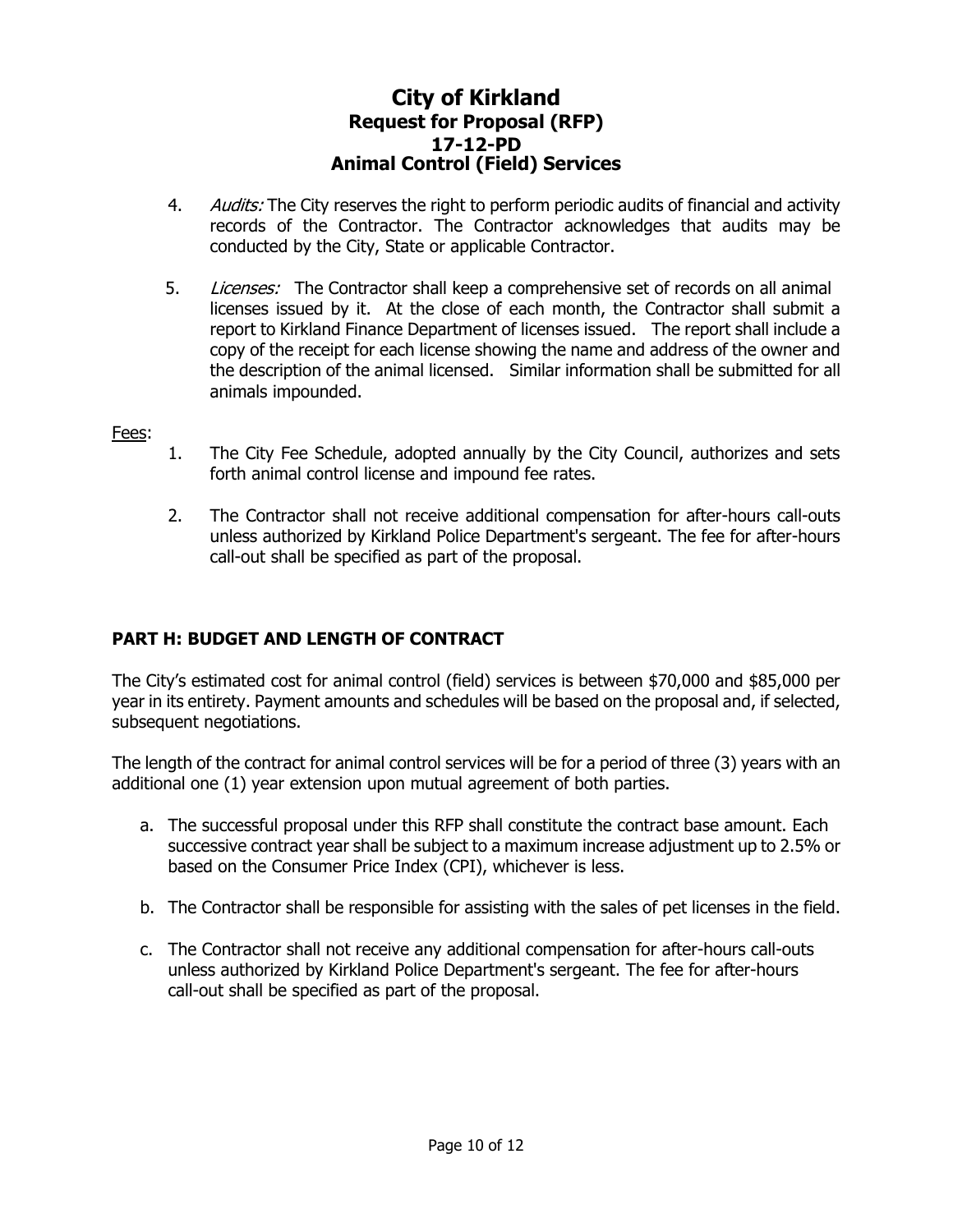#### **PART I: SELECTION CRITERIA AND EVALUATION PROCESS**

A selection committee will review all proposals and select finalists for interviews (if necessary). The City Manager for the City of Kirkland shall award the contract to the proposer that successfully demonstrates the ability to meet the required elements in the most cost effective and efficient manner. All proposals will be evaluated using the same criteria. The criteria used will be:

A. Ability to Perform Required Services

The City will consider all the relevant material submitted by each proposer, and other relevant material it may otherwise obtain, to determine whether the proposer is capable of providing services of the type and scope specific to the RFP. The following elements may be given consideration by the City in determining whether a proposer is capable:

- 1. Experience, integrity and reputation of the agency and other information that has a direct bearing on the decision to award a contract.
- 2. Quality, ability, capacity and skill of the agency to perform the scope of services, and responsiveness of the proposed program/methods.

### B. Fees

Fees proposed for services to be performed.

C. Part F: Requirements

Provide all information and meet contract requirements under "Part F: Requirements" of this RFP.

D. Provide all information and meet contract requirements under this RFP in "Part F: Contractor Qualifications, Knowledge, Skills and Abilities"

E. The City may conduct interviews and site visits as part of the final selection process.

F. Any other factors that the City believes would be in the City's best interest to consider which were not previously described.

Failure to provide a complete proposal, clearly provide the elements of proof required, or demonstrate the elements stated above shall be cause for the rejection of any proposal.